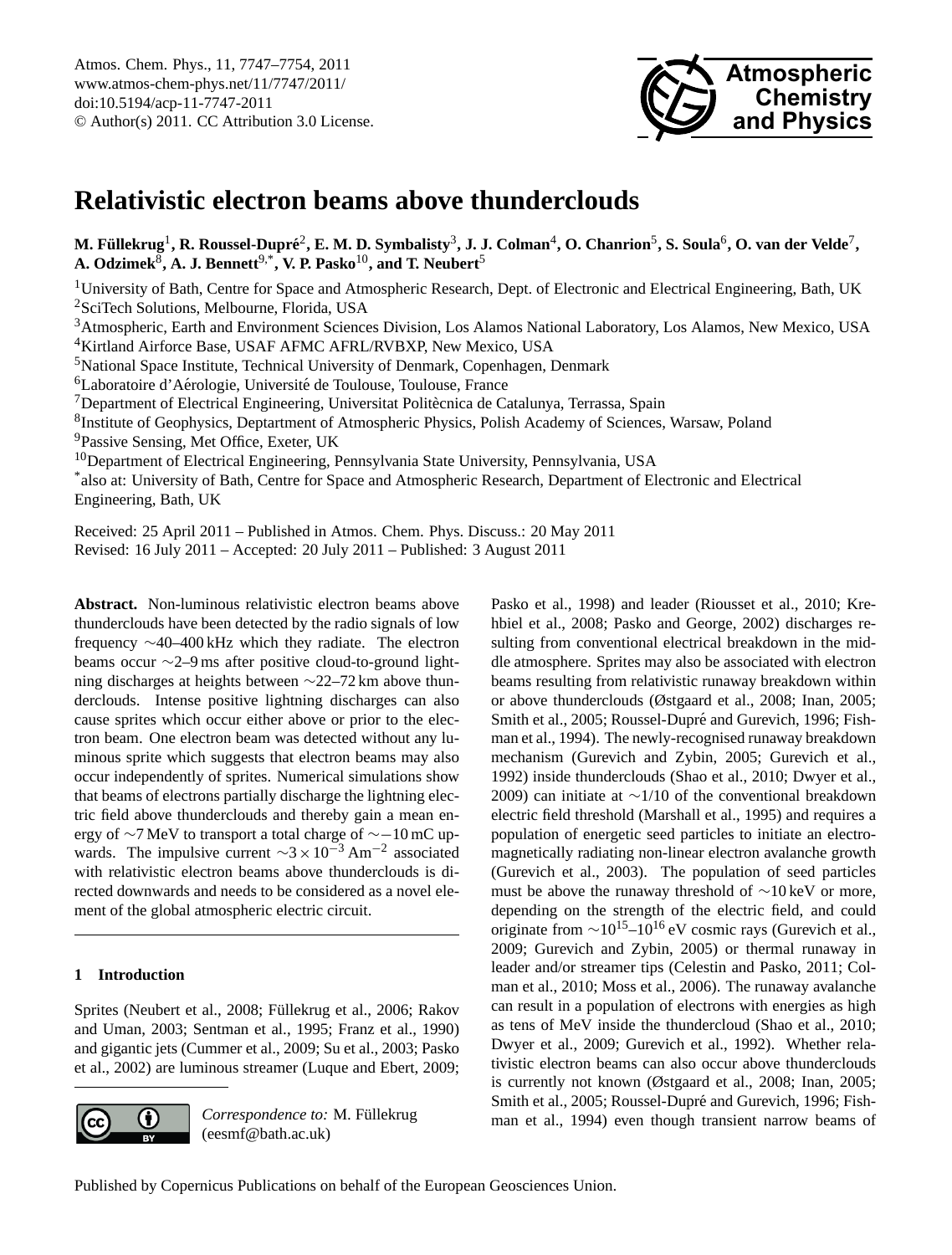

**Fig. 1.** A meso-scale convective system is located over France and reaches an area of  $\sim$ 400 × 400 km<sup>2</sup> at 01:45 UTC on 31 August 2008 as inferred from the cloud top infrared brightness temperature. Many negative lightning discharges (circles) cluster in the ∼12 km ( $T_{\text{min}} = -64 \text{ C}°$ ) high convective core of the thunderstorm surrounded by some positive lightning discharges (crosses). One particular positive lightning discharge (red cross) at 01:52:59.524 UTC causes a sprite discharge above the thundercloud. The size of the red cross indicates the area covered by individual sprite elements. Fig. 2. The main body of the sprite extends upwards from ∼60–85 km height and the tendrils of the sprite

beams above thunderclouds and to determine the associated system M  $\overline{C}$  as inferred top inferred top inferred top infrared top infrared top infrared top infrared top in  $\overline{C}$ relativistic electrons are now routinely observed in space [\(Briggs et al.,](#page-6-18) [2011;](#page-6-18) [Cohen et al.,](#page-6-19) [2010;](#page-6-19) [Carlson et al.,](#page-6-20) [2009;](#page-6-20) [Dwyer et al.,](#page-6-21) [2008\)](#page-6-21). Relativistic electron beams are occasionally associated with sprites as inferred from radio remote sensing with low frequency radio signals from ∼40–400 kHz (Füllekrug et al., [2010\)](#page-6-22). These radio signals are analyzed here in detail to determine the height of relativistic electron charge transfer through the middle atmosphere.

## 2 The mesocale convective system, lightning discharges <sup>01:32:39:32</sup> **and sprites**

Thunderstorms and lightning activities in southern Europe [bert et al.,](#page-6-0) [2008\)](#page-6-0). For example, several thundercloud cells have recently attracted special interest because numerous sprites are observed with video cameras above thunderclouds which regularly develop during the summer months from the beginning of May to mid-September [\(Soula et al.,](#page-7-10) [2009;](#page-7-10) [Neu](#page-6-0)initiated over the Bay of Biscay and northern Spain in the late afternoon on 30 August 2008. The thunderstorms migrated northward through France and merged to an exceptional mesoscale convective system during the night until it decayed away in the late morning hours when reaching the English Channel which prevented an intrusion into Great Britain. The mesoscale convective system developed to a



**Fig. 2.** The main body of the sprite extends upwards from ∼60–85 km height and the tendrils of the sprite extend downwards from ∼60–50 km as triangulated by use of two video cameras from Pic du Midi in the French Pyrénées (42.9° N, 0.1° E) and Sant Vicenc de Castellet in North-Eastern Spain (41.7 $\degree$  N, 1.9 $\degree$  E). The sprite body is surrounded by three columniform sprites at distances up to ∼20 km. The panels on the top and right hand side indicate the relative luminosity of the sprite which is inferred from the intensity of the image pixels.

system Météorage at the time when Meteosat scanned the maximum area of  $\sim$ 400 ×400 km<sup>2</sup> as inferred from the cloud n space top infrared brightness temperature recorded on board the top and the top infrared brightness temperature recorded on board the  $I<sub>1</sub>, 2009$ ; Meteosat Second Generation (MSG) satellite at 01:45 UTC (Fig. 1). The convective core of the thunderstorm reached a height of ∼12 km with cloud top temperatures as low as ∼−64 C◦ . Many negative lightning discharges cluster in the convective core which is surrounded by some positive lightning discharges reported by the French lightning detection electrified thundercloud from 01:50 UTC to 02:00 UTC.

 $\frac{\text{Onc}}{\text{D1:52:59.524 UTC}}$  (46.54 $\textdegree$  N, 0.48 $\textdegree$  E) with a peak curdischarge above the thundercloud (Fig. 2) which is observed One particular positive lightning discharge at rent of ∼47.1 kA reported by Météorage causes a sprite with a video camera located on the top of Pic du Midi in the French Pyrénées (42.93° N, 0.14° E, 2877 m elev.) and another video camera located in Sant Vicenç de Castellet in North-Eastern Spain (41.67◦ N, 1.86◦ E, 193 m elev.). The sprite discharge consists of the main body of the sprite surrounded by three columniform sprites at distances up to  $\sim$ 20 km. The main body of the sprite extends upwards from ∼60 km to ∼85 km height as triangulated by use of the two video cameras. The sprite tendrils extend downwards from  $\sim$ 60 km to  $\sim$ 50 km below the main body of the sprite.

> The sprite luminosity curve is delayed by  $\sim$ 3–6 ms with respect to the causative positive lightning discharge (Fig. 3) as evidenced by high speed (20 kHz) recordings with a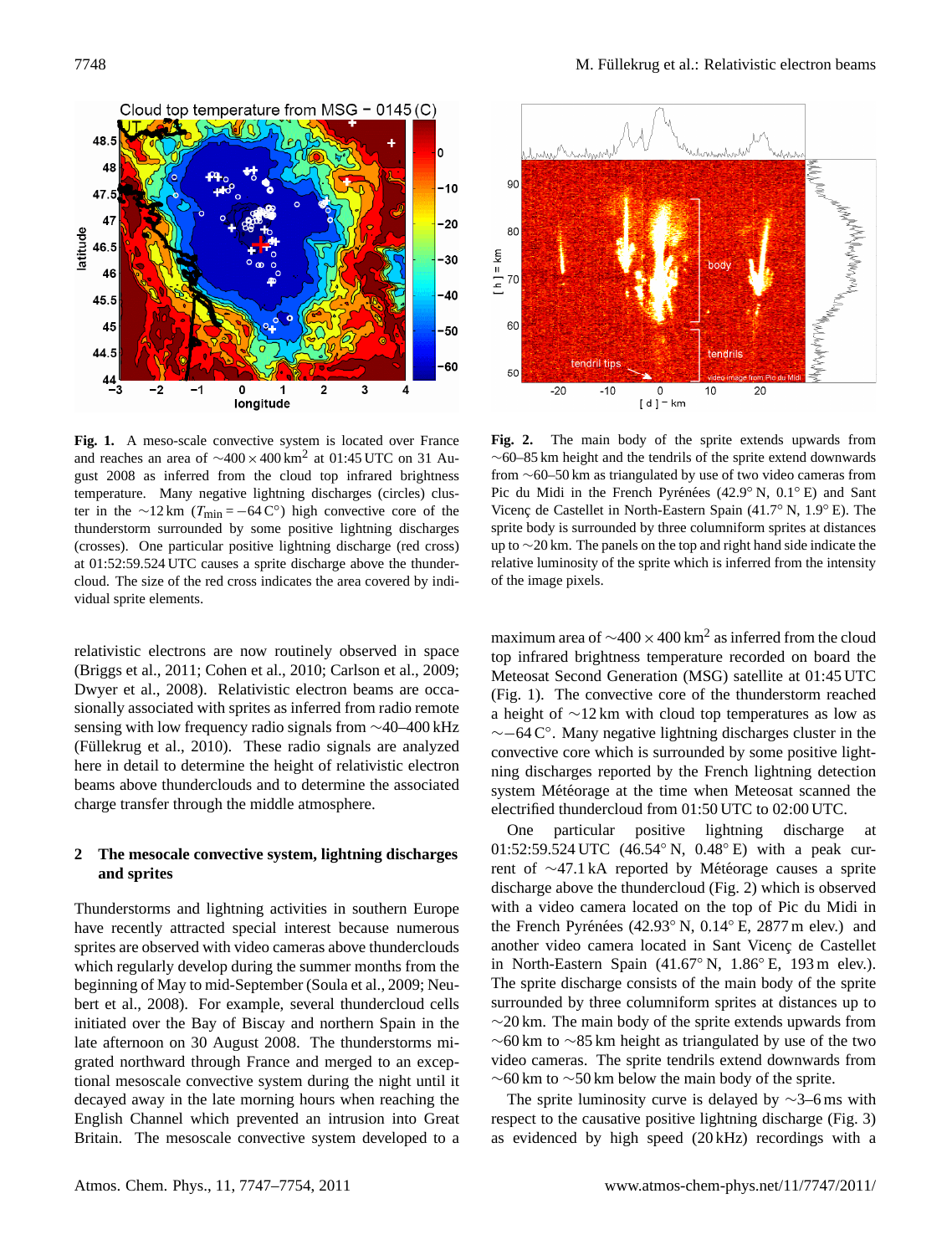

electron beams above the thundercloud. 
Let **United Fig. 3.** The sprite luminosity occurs ∼3–6 ms after the causative positive lightning discharge at 0 ms (upper panel) as observed from Pic du Midi with a high-speed photometer. The lightning discharge emits a burst of electromagnetic radiation in the frequency range from ∼5–16 kHz (middle panel) which is recorded with a wideband digital radio receiver in South-West England (51.3<sup>°</sup> N, 2.3◦ W). Two consecutive bursts of electromagnetic radiation in the frequency range ∼40–400 kHz occur at ∼4.4 ms and ∼8.9 ms (bottom panel). These bursts are thought to be caused by relativistic

Hotometer located at Pic du Midi and vertical electric field<br>These procedured at the digital radio receiver in South-West England ( $\frac{1}{\text{m}}$ ). These [2010\)](#page-6-23) located near Bath in South-West England of the United when  $\epsilon$ Kingdom (51.35° N, 2.29° W). The sprite causing positive magnetic energy is deposited in the narrow frequency range cloud-to-ground lightning discharge causes a strong burst of electromagnetic radiation which spans the entire frequency range of the radio receiver. A large fraction of this electrofrom ∼5–16 kHz which is typical for cloud-to-ground and intra-cloud lightning discharges [\(Said et al.,](#page-7-11) [2010\)](#page-7-11) as a result of the large scale quasi-continuous flow of current. Two much smaller consecutive bursts of electromagnetic radiation occur ∼4.4 ms and ∼8.9 ms after the lightning discharge. They do not deposit a large fraction of their electromagnetic energy in the frequency range from ∼5–16 kHz which is untypical for conventional lightning discharges. The first radiation burst coincides with the sprite luminosity at ∼4.4 ms. The second radiation burst shortly follows the sprite luminosity after ∼4.5 ms . Both radiation bursts are thought to be caused by electron beams above the thundercloud resulting from relativistic runaway breakdown (Füllekrug et al., [2010\)](#page-6-22).

#### **3 Relativistic electron beams**

 $\rho_{\rm{MSF\,}}$ Seven similar untypical broadband bursts of electromagnetic radiation following sprite-producing lightning discharges have been collected during sprite observations in the years 2008 and 2009 (Table 1). In these two years, a total of  $\sim$ 140 sprite observations have been examined such that the occurrence rate of the electromagnetic radiation bursts is ∼5 %. These bursts all occured ∼2–9 ms after sprite-producing positive cloud-to-ground lightning discharges. The average spectrum of the seven bursts is relatively flat at frequencies <40 kHz when compared to the average spectrum of their parent lightning discharges (Fig. 4, left). This is consistent with simulations of virgin air high frequency breakdown. The spectral amplitudes of the broadband electromagnetic radiation bursts are as small as  $\sim$ 100 µVm<sup>-1</sup> Hz<sup>-1/2</sup> in the frequency range from ∼40–400 kHz, but still ∼1–2 orders of magnitude above an average background spectrum which is recorded 10 ms prior to the causative lightning discharges for reference (Fig. 4, left). This background spectrum exceeds the ultimate sensitivity limit of the wideband digital radio receiver  $\sim$ 1–2 μVm<sup>-1</sup> Hz<sup>-1/2</sup> by  $\sim$ 1 order of magnitude (Fig. 4, right). Superimposed on the sensitivity limit of the receiver are the omni-present low-frequency, or longwave, radio transmitters in this frequency range, e.g., the United Kingdom radio clock at 60 kHz (the former Rugby MSF signal, now transmitted from Anthorn), France Inter at 162 kHz, Europe 1 at 183 kHz, and BBC radio 4 at 198 kHz. These radio transmitters have a typical narrow bandwidth of ∼10–12 kHz and they exhibit similar spectral amplitudes when compared to the observed broadband (∼40–400 kHz) radiation bursts from electron beams.

> Numerical simulations of relativistic electron beams above thunderclouds predict theoretically broadband bursts of electromagnetic radiation with a flat spectrum following sprite-producing lightning discharges (Füllekrug et al., [2010\)](#page-6-22) in agreement with our experimental observations. These model calculations solve kinetic particle equations on the microscopic scale and Maxwell's equations on the macroscopic scale simultaneously. The causative lightning continuing current drains charge from the thundercloud which exposes the area above the thundercloud to a quasi-static electric field. When this electric field exceeds the runaway breakdown threshold and the continuous flux of high-energy secondary cosmic ray electrons [\(Daniel and Stephens,](#page-6-24) [1974,](#page-6-24) Fig. 2) supplies sufficient energetic seed electrons [\(Roussel-](#page-7-12)Dupré et al., [1998,](#page-7-12) p. 920, eq. in right col.), an electron avalanche above the thundercloud is initiated which quickly develops into an upward propagating relativistic electron beam. The beamed electrons partially discharge the lightning electric field and thereby gain a mean energy of ∼7 MeV with a spread of ∼6 MeV while carrying a total charge of ∼−10 mC upward as inferred from the comparison between the measured and simulated electron beam spectrum (Fig. 4, left and right). Impulsive changes of this downward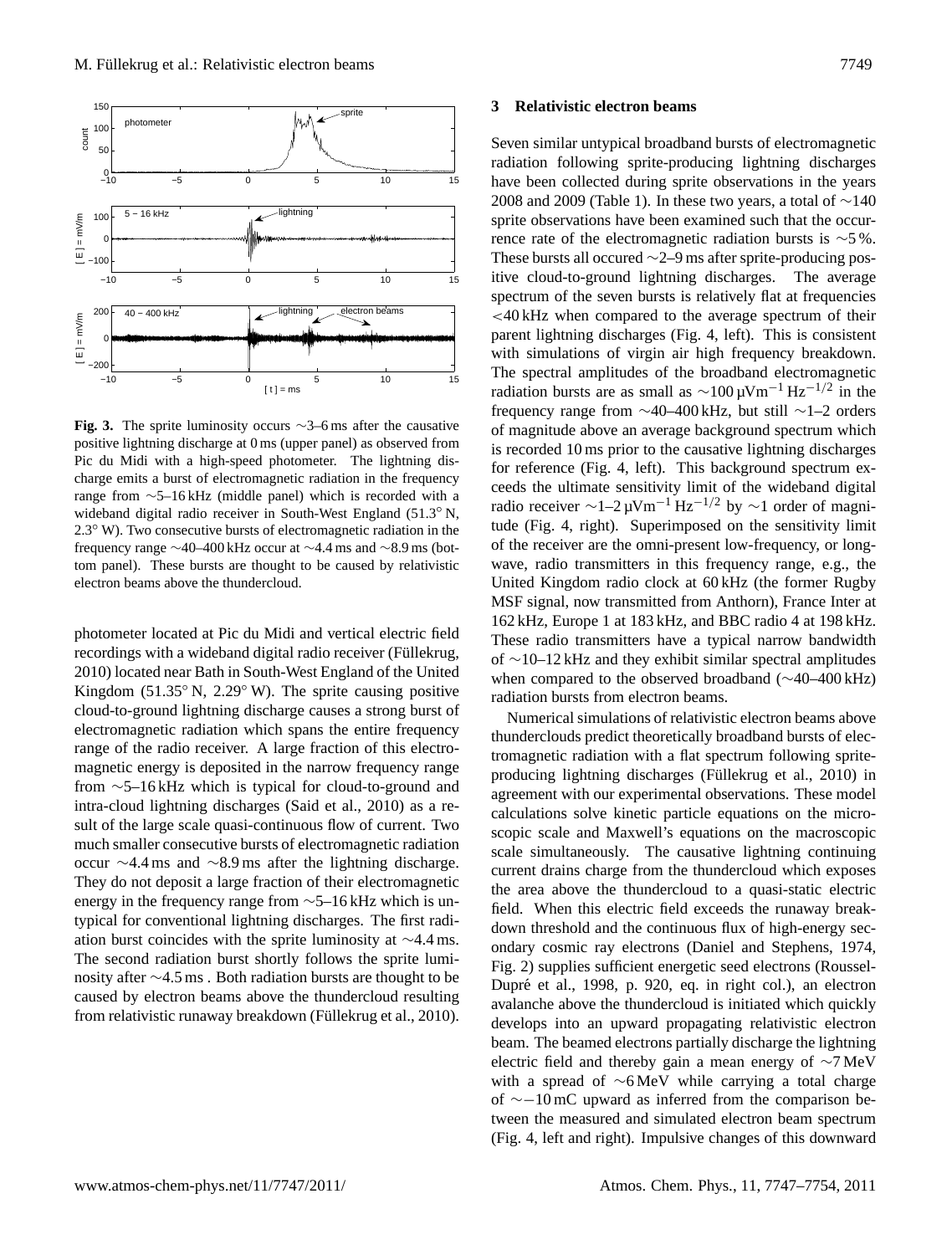Table 1. Observations of several electron beams associated with sprites. The date, time, and location of the causative lightning discharges are reported by the French lightning detection system Météorage. The distances between the lightning discharges and the wideband digital radio receiver in South-West England vary between ∼490–1060 km. The electromagnetic radiation bursts from the lightning discharge and the consecutive electron beam exhibit time delays from ∼2–9 ms. The time delays between the direct wave and the sky wave from the electron beam can only be determined for distances up to ∼500 km as a result of the larger signal to noise ratio of the electromagnetic recordings. The observed time delays from ∼25–92 µs indicate that all the electron beams are located at heights between ∼16–72 km, well above the top of the thundercloud at ∼12 km (Fig. 1). The last listed event at 01:29 UTC on 31 August was not associated with any sprite and it indicates that relativistic electron beams may also occur independently of sprites. The full range of techniques described in the methodology section was used during observations from 00:00–04:00 UTC on 31 August 2008.

| date       | time/UTC        | location                                | lightning<br>peak current/kA | lightning/receiver<br>distance/km | lightning/beam<br>delay/ms | direct/sky wave<br>delay/us | height<br>km |
|------------|-----------------|-----------------------------------------|------------------------------|-----------------------------------|----------------------------|-----------------------------|--------------|
| 31.08.2008 | 01:52:59.524482 | $0.4767^{\circ}$ E, $46.5408^{\circ}$ N | 47.1                         | 571                               | 4.4/8.9                    | 59/25                       | 41/72        |
| 31.08.2008 | 02:18:26.265226 | $0.5489$ ° E, 46.8654° N                | 73.1                         | 540                               | 8.0                        | 92                          | 16           |
| 31.08.2008 | 02:42:20.621219 | $0.3618^{\circ}$ E, 47.3155° N          | 60.4                         | 489                               | 2.5                        | 75                          | 22           |
| 24.08.2009 | 21:04:24.032714 | $2.0992$ ° E, 43.6166° N                | 42.2                         | 920                               | 2.0                        |                             |              |
| 24.08.2009 | 21:18:11.336514 | $1.8931^{\circ}$ E. 43.8959° N          | 37.9                         | 886                               | 7.0                        |                             |              |
| 02.09.2009 | 02:09:56.601840 | 3.5730° E. 42.8089° N                   | 52.0                         | 1048                              | 5.5                        |                             |              |
| 02.09.2009 | 02:56:15.533414 | 4.3115° E. 42.9315° N                   | 11.6                         | 1060                              | 2.0                        |                             |              |
| 31.08.2008 | 01:29:09.786166 | $0.3979^{\circ}$ E, 46.6625° N          | 63.1                         | 557                               | 5.5                        | 60                          | 43           |



Radio 4 transmitter at 198 kHz, which exhibits spectral amplitudes comparable to the measured and simulated electron beam. Fig. 4. The average spectra of radiation from electron beams (red lines) and the intervals of radiation  $\mathbf{r}$ **Fig. 4.** The average spectra of radiation from electron beams (red lines) and their causative lightning discharges (blue lines) on the left compare well with the theoretical simulations on the right. **(a)**: The average spectrum of radiation produced by the seven measured electron beams (Table 1) is relatively flat at frequencies <40 kHz (red line) when compared with the average spectrum of their causative lightning discharges (blue line). The lightning and electron beam spectra are ∼1–2 orders of magnitude larger than the average background spectrum (black line) which is recorded 10 ms prior to the causative lightning discharges for reference. **(b)**: The radiation from the simulated electron beam is relatively flat at frequencies <40 kHz (red line) when compared with the simulated spectrum of the causative lightning discharge (blue line). The simulated spectra are ∼2–3 orders of magnitude larger than the sensitivity limit of the wideband digital radio receiver  $\sim$ 1–2 µVm<sup>-1</sup> Hz<sup>-1/2</sup> which is inferred from time intervals without any bursts of electromagnetic radiation (black line). Superimposed on this ultimate reference spectrum are the omni-present low frequency, or long wave, radio transmitters, the strongest of which is here the BBC

current from the electron beam  $\sim 3 \times 10^{-3}$  Am<sup>-2</sup>, i.e., its several paths from the source location to the radio receiver. displacement current, results in the observed bursts of elecdischarge.

beam launch electromagnetic waves which can propagate on

tromagnetic radiation a few ms after the causative lightning your set of the observed electromagnetic radiation bursts. The discharge The initial lightning discharge and the subsequent electron<br>laved by  $\sim$  102 us (Fig. 5, upper panel). The first pulse results several paths from the source location to the radio receiver. These propagation paths can be inferred from a detailed analysis of the observed electromagnetic radiation bursts. The burst of electromagnetic radiation from the lightning discharge is composed of two consecutive pulses which are delayed by ∼102 µs (Fig. 5, upper panel). The first pulse results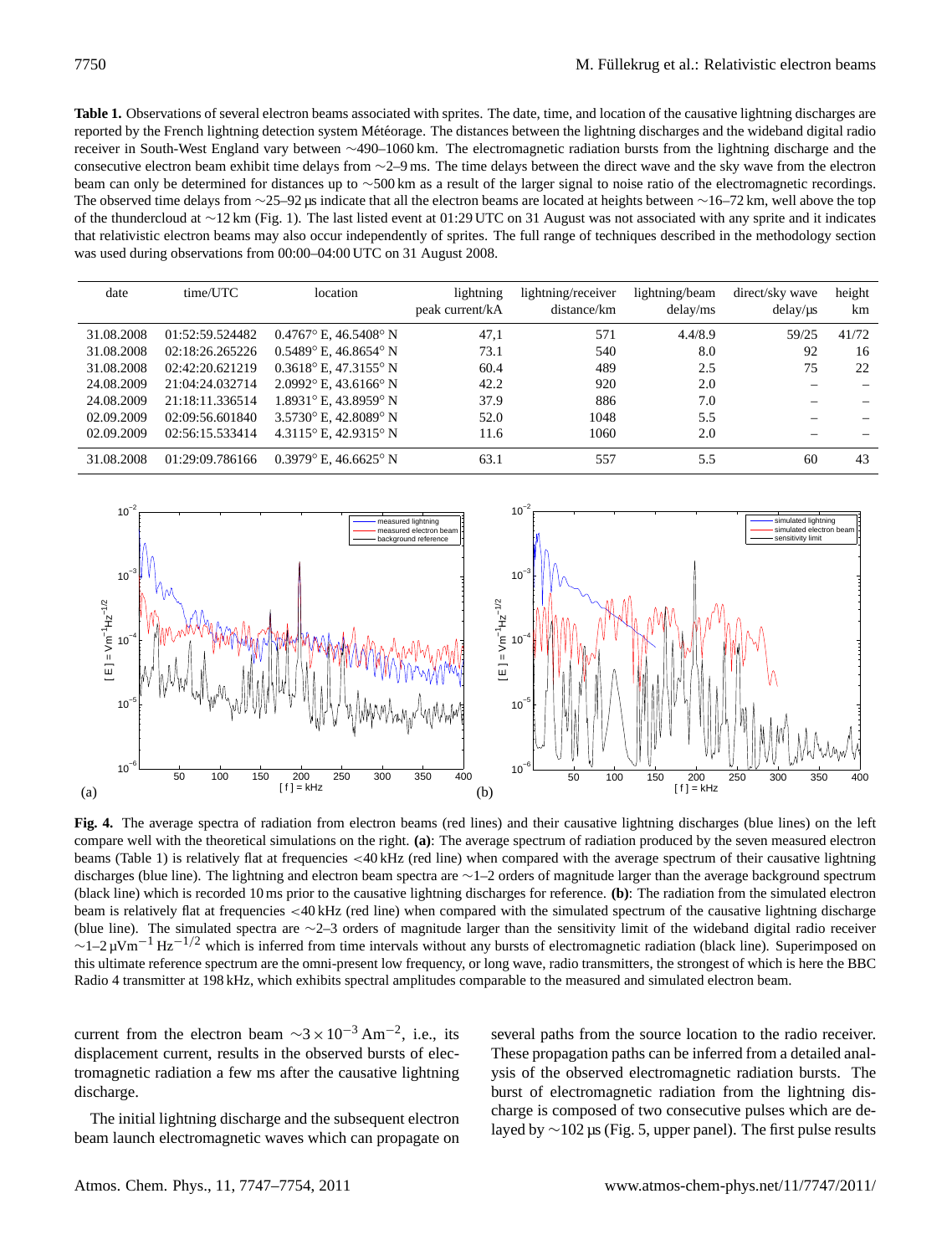

The short time delay of  $\sim$ 59 µs indicates that the electron beam is the k located above the thundercloud where it emits an electromagnetic tron wave which propagates at an angle to the receiver (direct wave). Which **Fig. 5.** The burst of electromagnetic radiation from the lightning discharge is composed of two consecutive pulses which are delayed by ∼102 µs (upper panel). The first pulse results from the electromagnetic wave which propagates along the surface of the Earth to the receiver (ground wave). The second pulse results from the electromagnetic wave which is reflected from the ionosphere (sky wave). The burst of electromagnetic radiation from the electron beam is also composed of two consecutive pulses (lower panel).



that electron beams above thunderclouds can coincide with sprites the set but that they independently discharge lightning electric fields above sitive between the direct wave and the sky wave from the electron beam indicates that the electron beam is located at  $\frac{d}{dt}$ **Fig. 6.** The time delay of ∼102 µs between the ground wave and the sky wave from the lightning discharge indicates that the reflecting ionosphere is located at a height of ∼90 km (upper panel). The time delay of ∼59 µs between the direct wave and the sky wave from the electron beam indicates that the electron beam is located at a height of ∼41 km (lower panel). The electron beam does not emit enough photons at visible wavelengths to exceed the sensitivity limit of the charge coupled device chip of the video camera. It is concluded thunderclouds.

from the electromagnetic wave which propagates from the lightning discharge to the receiver along the surface of the Earth and is denoted ground wave. The second pulse results from the electromagnetic wave which is reflected from the ionosphere and is denoted sky wave. The time delay between the ground and sky wave determines the ionospheric reflection height [\(Jacobson et al.,](#page-6-25) [2010\)](#page-6-25) to be ∼90 km for the known distance of ∼571 km between the lightning discharge and the radio receiver as inferred from full wave radio wave propagation simulations with Finite-Difference-Time-Domain (FDTD) modeling. Electromagnetic waves with two or more ionospheric reflections are more strongly attenuated and they are not detected above the background level of the interfering radio transmitters [\(Smith et al.,](#page-7-13) [2004\)](#page-7-13).

The burst of electromagnetic radiation from the electron beam at ∼4.4 ms is also composed of two consecutive pulses which are delayed by  $\sim$ 59 µs (Fig. 5, lower panel). The first pulse results from the direct wave which propagates at an angle to the receiver and is denoted direct wave. The second pulse results from the electromagnetic wave which is reflected from the ionosphere and is denoted sky wave. The time delay between the direct wave and the sky wave determines the height of the electron beam to be ∼41 km for the known ionospheric height of ∼90 km (Fig. 6). The electron beam is therefore located well above the thundercloud which terminates at an altitude of ∼12 km. The burst of electromagnetic radiation at ∼8.9 ms emanates from a height of ∼72 km and could result from an independent second electron beam or from the same electron beam. In the the latter case, the second radiation burst is produced by an acceleration of the electrons within the beam, i.e., a displacement current. The electron beam would then propagate with an average velocity of  $\sim$ 7000 km s<sup>-1</sup> ( $\sim$ 0.023c) through the middle atmosphere as inferred from the difference between the two emission heights of ∼31 km and the corresponding time delay ∼4 ms. The heights of two more electron beams associated with other sprite discharges during the same night are determined to be ∼16 km and ∼22 km, both of which are well above the thundercloud.

#### **4 Discussion**

 $\alpha$ <sup>+</sup>  $\alpha$ <sup>1</sup> km  $\alpha$ <sup>1</sup>  $\alpha$ <sup>1</sup> km  $\alpha$ <sup>2</sup>  $\alpha$ <sup>1</sup> km  $\alpha$ <sup>2</sup> not emit enough photons at visible wavelengths to  $\alpha$ <sup>2</sup> not expanding to  $\alpha$ <sup>2</sup> not expanding to  $\alpha$ <sup>2</sup> not expanding to  $\alpha$ <sup>2</sup> not expanding to  $\alpha$ <sup>2</sup> A sensitivity analysis of the height determination methodology reveals that a variation of the observed time delay by ∼1 µs corresponds to a ∼1 km vertical height variation such that the height of the electron beam can be determined in a very accurate way. If the observed time delay is interpreted as a variation in the distance between the source and the receiver,  $\sim$ 1 µs would correspond to a  $\sim$ 10 km distance difference, such that the source would be well outside the area of the mesoscale convective system. Another sensitivity analysis was performed to determine the optimum distance between the lightning discharge and the radio receiver which maximizes the signals of the ground and sky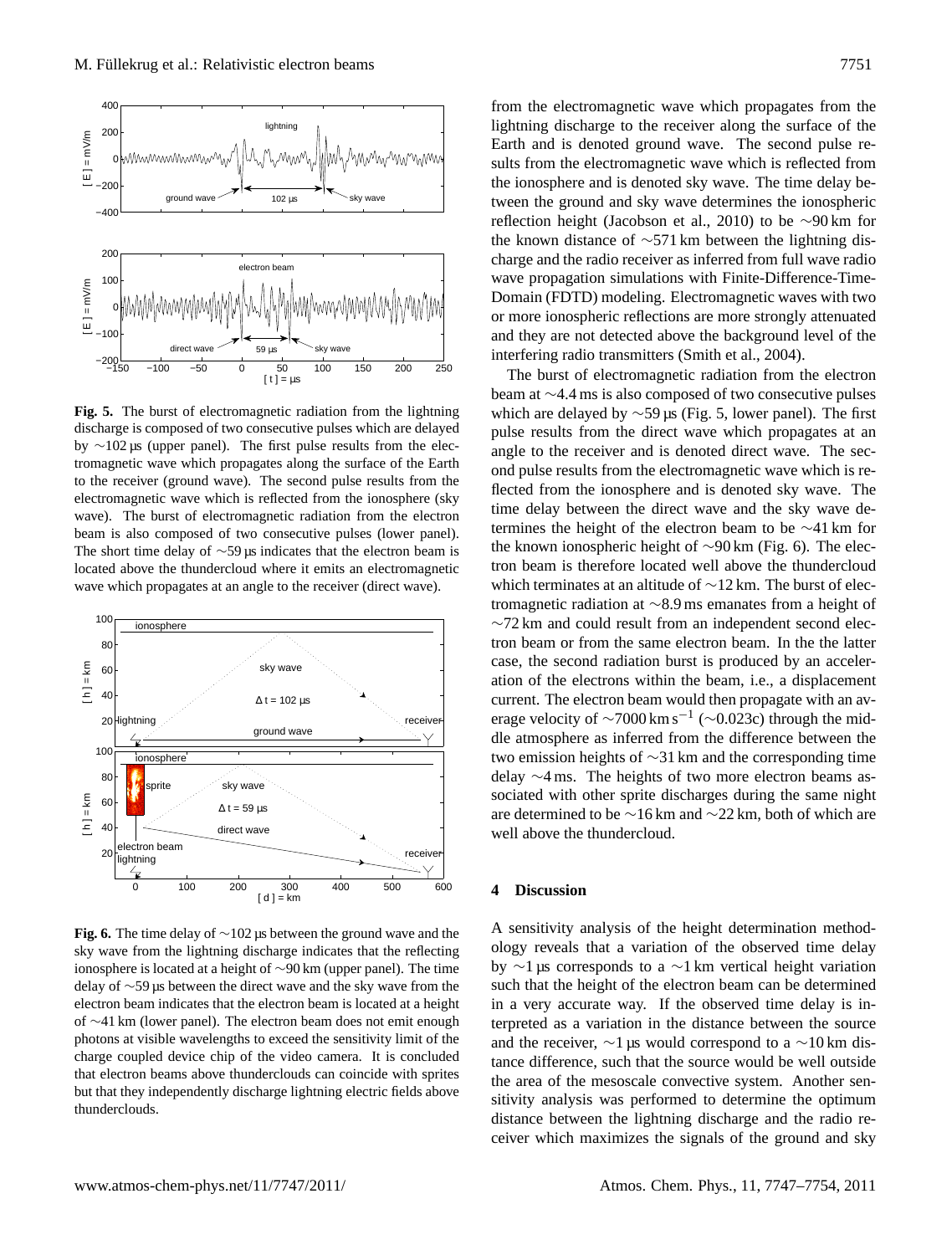wave. This distance was found to be ∼300–400 km such that at larger distances, it becomes increasingly difficult to distinguish the ground and sky wave from the background noise of the interfering radio transmitters. Finally, all lightning discharges with a peak current  $|I_p| > 30 \text{ kA}$  reported by Météorage from  $00:00-04:00$  UTC on 31 August 2008, have been investigated. Only one additional electromagnetic radiation burst with a flat spectrum from ∼40-400 kHz could be found which is similar to the three examples reported here. The burst follows ∼5 ms after two consecutive positive lightning discharges at 01:29:09.785 and 786 UTC (Table 1). This singular observation is indicative of a nonluminous relativistic electron beam without any sprite occurrence as evidenced by the two video cameras. The preliminary result suggests that lightning discharges may also cause relativistic electron beams above thunderclouds without producing sprites because the relativistic breakdown threshold is only ∼1/10 of the conventional breakdown threshold. It is also possible that the observed electromagnetic radiation bursts are related to secondary sprite processes sometimes observed above thundercloud tops [\(Pasko,](#page-7-14) [2010;](#page-7-14) [Marshall](#page-6-26) [and Inan,](#page-6-26) [2007;](#page-6-26) [Moudry,](#page-6-27) [2003\)](#page-6-27). However, these processes remained sub-visual in the optical observations reported in this work, and it is not clear why such a hypothetical process would emit low frequency electromagnetic radiation while the sprite itself does not. It is interesting to note that the low frequency electromagnetic radiation reported here can be observed in space as a result of its transionospheric propagation (Füllekrug et al.,  $2011$ ,  $2009$ ) and it may be associated with high frequency electromagnetic radiation [\(Parrot et al.,](#page-6-30) [2008\)](#page-6-30).

### **5 Summary**

In summary, relativistic electron beams above thunderclouds have been detected in association with sprites. The electron beams can coincide with sprites but they are then located above the thundercloud and below the main body of sprites. The electron beams can also occur shortly after the sprite luminosity. Both results suggest that non-luminous electron beams and luminous sprites independently discharge lightning electric fields in the middle atmosphere. The observed relativistic electron beams above thunderclouds occur simultaneously with ∼5 % of all optically observed sprites and they are thus very rare. The small number of photons possibly emanating from non-luminous relativistic electron beams and sub-visual streamers may be identified in future studies by combining more sensitive optical observations with interferometric radio recordings to map the low-frequency radio sky above thunderclouds. However, the relativistic electron beams are a new form of impulsive energy transfer between thunderclouds and the middle atmosphere which need to be considered as a novel element in the global atmospheric electric circuit [\(Rycroft and Odzimek,](#page-7-15) [2010;](#page-7-15) [Rycroft,](#page-7-16) [2006;](#page-7-16) [Rycroft et al.,](#page-7-17) [2000\)](#page-7-17).

## **6 Methods**

The Meteosat Second Generation satellite measures the thermal infrared radiation of the Earth from 10.5–12.5 µm with a Ritchey-Chrétien telescope connected to a HgCdTe detector. This passive imaging radiometer is calibrated with two black bodies at 290 K and 340 K and it scans the full Earth disk every 15 min. The optical camera system on Pic du Midi consists of a wide-angle, low-light, video camera and a high-speed photometer mounted on a pan-tilt unit. The camera is equipped with a 16 mm, f 1.40 lens with a field of view of 31◦ and it has an exposure time of 40 ms for one image. The photometer counts photon emissions at a sampling rate of  $20 \text{ kHz}$  with a time resolution of  $50 \mu s$ . The camera system is synchronized to UTC with a Global Positioning Satellite (GPS) receiver with an absolute timing accuracy  $\lt 1$  ms. The optical camera system in Sant Vicenç de Castellet is a Watec 902H2 equipped with a 12 mm, f 0.8 lens with a field of view of 31<sup>°</sup> and an exposure time of  $20 \text{ ms}$ . The French lightning detection system Météorage covers southwestern Europe and the western Mediterranean Sea. The radio detection system of 18 sensors reports cloudto-ground lightning discharges with a detection efficiency of  $~\sim$ 90 %, peak current accuracy of  $~\sim$ 5 %, location accuracy  $\lt$  4 km, and timing accuracy  $\lt$  1 ms. The wideband digital radio receiver near Bath in the UK measures the vertical electric field strength by use of a capacitive probe with a sampling frequency of 1 MHz, frequency response from  $\sim$ 4 Hz to  $\sim$ 400 kHz, amplitude resolution of  $\sim$ 35 µV, and timing accuracy of ∼12 ns. Numerical simulations of relativistic electron beams are performed with the transient, multimaterial, compressible, fluid dynamics code CAVEAT which was adapted to solve the electromagnetic equations and their effect on the electron and ion populations in a selfconsistent way on the Los Alamos National Laboratory supercomputer facility. The Finite-Difference-Time-Domain (FDTD) method dynamically solves Maxwell's equations on a spatial grid using equivalent vertical current sources representing the relativistic electron beam and the causative lightning discharge and propagates the full wave radio electromagnetic fields to the wideband digital radio receiver.

*Acknowledgements.* This work was sponsored by the Natural Environment Research Council (NERC) under grant NE/H024921/1 and the Science and Technology Facilities Council (STFC) under grant PP/E0011483/1. V.P.P. was supported by Aeronomy and Physical and Dynamical Meteorology Programs of the US National Science Foundation. The International Space Science Institute (ISSI) kindly supported and hosted the Coupling of Atmospheric Regions with Near-Earth Space (CARNES) team meetings which stimulated this work.

Edited by: A. J. G. Baumgaertner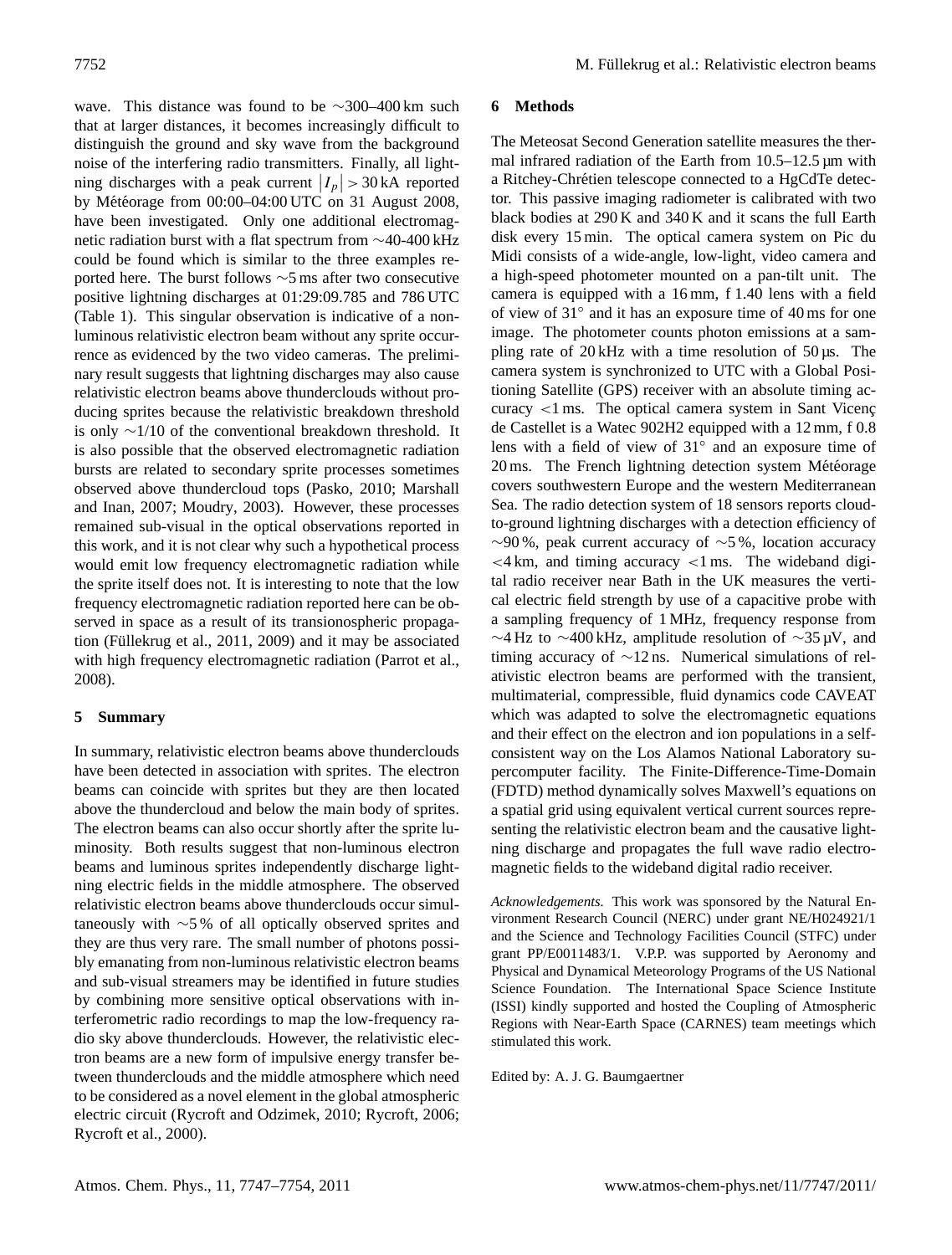#### **References**

- <span id="page-6-18"></span>Briggs, M., Connaughton, V., Wilson-Hodge, C., Preece, R., Fishman, G., Kippen, R., Bhat, P., Paciesas, W., Chaplin, V., Meegan, C., von Kienlin, A., Greiner, J., Dwyer, J., and Smith, D.: Electron-positron beams from terrestrial lightning observed with Fermi GBM, Geophys. Res. Lett., 38, 1–5, [doi:10.1029/2010GL046259,](http://dx.doi.org/10.1029/2010GL046259) 2011.
- <span id="page-6-20"></span>Carlson, B., Lehtinen, N., and Inan, U.: Observations of terrestrial gamma-ray flash electrons, in: Coupling of thunderstorms and lightning discharges to near-Earth space, edited by Crosby, N., Huang, T., and Rycroft, M., 84–91, American Institute of Physics, Melville, 2009.
- <span id="page-6-15"></span>Celestin, S. and Pasko, V.: Energy and fluxes of thermal runaway electrons produced by exponential growth of streamers during the stepping of lightning leaders and in transient luminous events, J. Geophys. Res., 116, 1–14, [doi:10.1029/2010JA016260,](http://dx.doi.org/10.1029/2010JA016260) 2011.
- <span id="page-6-19"></span>Cohen, M., Inan, U., Said, R., Briggs, M., Fishman, G., Connaughton, V., and Cummer, S.: A lightning discharge producing a beam of relativistic electrons into space, Geophys. Res. Lett., 37, 1–4, [doi:10.1029/2010GL044481,](http://dx.doi.org/10.1029/2010GL044481) 2010.
- <span id="page-6-16"></span>Colman, J., Roussel-Dupré, R., and Triplett, L.: Temporally selfsimilar electron distribution functions in atmospheric breakdown: The thermal runaway regime, J. Geophys. Res., 115, 1– 17, [doi:10.1029/2009JA014509,](http://dx.doi.org/10.1029/2009JA014509) 2010.
- <span id="page-6-3"></span>Cummer, S., Li, J., Han, F., Lu, G., Jaugey, N., Lyons, W., and Nelson, T.: Quantification of the troposphere-to-ionosphere charge transfer in a gigantic jet, Nat. Geosci., 2, 617–620, [doi:10.1038/NGEO607,](http://dx.doi.org/10.1038/NGEO607) 2009.
- <span id="page-6-24"></span>Daniel, R. and Stephens, S.: Cosmic-ray-produced electrons and gamma rays in the atmosphere, Rev. Geophys. Space Ge., 12, 233–258, 1974.
- <span id="page-6-21"></span>Dwyer, J., Grefenstette, B., and Smith, D.: High-energy electron beams launched into space by thunderstorms, Geophys. Res. Lett., 35, 1–5, [doi:10.1029/2007GL032430,](http://dx.doi.org/10.1029/2007GL032430) 2008.
- <span id="page-6-11"></span>Dwyer, J., Uman, M., and Rassoul, H.: Remote measurements of thundercloud electrostatic fields, J. Geophys. Res., 114, 1–19, [doi:10.1029/2008JD011386,](http://dx.doi.org/10.1029/2008JD011386) 2009.
- <span id="page-6-8"></span>Fishman, G., Bhat, P., Mallozzi, R., Horack, J., Koshut, T., Kouveliotou, C., Pendleton, G., Meegan, C., Wilson, R., Paciesas, W., Goodman, S., and Christian, H.: Discovery of intense gammaray flashes of atmospheric origin, Science, 264, 1313–1316, 1994.
- <span id="page-6-2"></span>Franz, R., Nemzek, R., and Winckler, J.: Television image of a large upward electrical discharge above a thunderstorm system, Science, 249, 48–51, 1990.
- <span id="page-6-23"></span>Füllekrug, M.: Wideband digital low-frequency radio receiver, Meas. Sci. Technol., 21, 1–9, [doi:10.1088/0957-](http://dx.doi.org/10.1088/0957-0233/21/1/015901) [0233/21/1/015901,](http://dx.doi.org/10.1088/0957-0233/21/1/015901) 2010.
- <span id="page-6-1"></span>Füllekrug, M., Mareev, E., and Rycroft, M. (eds.): Sprites, elves and intense lightning discharges, Springer, Dordrecht, The Netherlands, 2006.
- <span id="page-6-29"></span>Fullekrug, M., Parrot, M., Ash, M., Astin, I., Williams, P., and ¨ Talhi, R.: Transionospheric attenuation of 100 kHz radio waves inferred from satellite and ground based observations, Geophys. Res. Lett., 36, 1–4, [doi:10.1029/2008GL036988](http://dx.doi.org/10.1029/2008GL036988) 2009.
- <span id="page-6-22"></span>Füllekrug, M., Roussel-Dupré, R., Symbalisty, M. D., Chanrion, O., Odzimek, A., van der Velde, O., and Neubert, T.: Relativistic runaway breakdown in low frequency radio, J. Geophys. Res., 115, 1–10, [doi:10.1029/2009JA014468,](http://dx.doi.org/10.1029/2009JA014468) 2010.
- <span id="page-6-28"></span>Füllekrug, M., Hanuise, C., and Parrot, M.: Experimental simulation of satellite observations of 100 kHz radio waves from relativistic electron beams above thunderclouds, Atmos. Chem. Phys., 11, 667–673, [doi:10.5194/acp-11-667-2011,](http://dx.doi.org/10.5194/acp-11-667-2011) 2011.
- <span id="page-6-9"></span>Gurevich, A. and Zybin, K.: Runaway breakdown and the mysteries of lightning, Phys. Today, 58, 37–43, 2005.
- <span id="page-6-10"></span>Gurevich, A., Milikh, G., and Roussel-Dupré, R.: Runaway electron mechanism of air breakdown and preconditioning during a thunderstorm, Phys. Lett. A, 165, 463–468, 1992.
- <span id="page-6-13"></span>Gurevich, A., Duncan, L., Karashtin, A., and Zybin, K.: Radio emission of lightning initiation, Phys. Lett. A, 312, 228–237, [doi:10.1016/S0375-9601\(03\)00511-5,](http://dx.doi.org/10.1016/S0375-9601(03)00511-5) 2003.
- <span id="page-6-14"></span>Gurevich, A., Mitko, G., Antonova, V., Chubenko, A., Karashtin, A., Kryukov, S., Naumov, A., Pavljuchenko, L., Ptitsyn, M., Ryabov, V., Shalamova, S., Shepetov, A., Shlyugaev, Y., Vildanova, L., and Zybin, K.: An intracloud discharge caused by extensive atmospheric shower, Phys. Lett. A, 373, 3550–3553, [doi:10.1016/j.physleta.2009.07.085,](http://dx.doi.org/10.1016/j.physleta.2009.07.085) 2009.
- <span id="page-6-7"></span>Inan, U.: Gamma rays made on Earth, Science, 307, 1054–1055, 2005.
- <span id="page-6-25"></span>Jacobson, A., Shao, X., and Holzworth, R.: Full-wave reflection of lightning long-wave radio pulses from the ionospheric D region: Comparison with midday observations of broadband lightning signals, J. Geophys. Res., 115, 1–12, [doi:10.1029/2009JA014540,](http://dx.doi.org/10.1029/2009JA014540) 2010.
- <span id="page-6-5"></span>Krehbiel, P., Riousset, J., Pasko, V., Thomas, R., Rison, W., Stanley, M., and Edens, H.: Upward electrical discharges from thunderstorms, Nat. Geosci., 1, 233–237, [doi:10.1038/ngeo162,](http://dx.doi.org/10.1038/ngeo162) 2008.
- <span id="page-6-4"></span>Luque, A. and Ebert, U.: Emergence of sprite streamers from screening-ionization waves in the lower ionosphere, Nat. Geosci., 2, 757–760, [doi:10.1038/NGEO662,](http://dx.doi.org/10.1038/NGEO662) 2009.
- <span id="page-6-26"></span>Marshall, R. and Inan, U.: Possible direct cloud-to-ionosphere current evidenced by sprite-initiated secondary TLEs, Geophys. Res. Lett., 34, 1–4, [doi:10.1029/2006GL028511,](http://dx.doi.org/10.1029/2006GL028511) 2007.
- <span id="page-6-12"></span>Marshall, T., McCarthy, M., and Rust, W.: Electric field magnitudes and lightning initiation in thunderstorms, J. Geophys. Res., 100, 7097–7103, 1995.
- <span id="page-6-17"></span>Moss, G., Pasko, V., Liu, N., and Veronis, G.: Monte Carlo model for analysis of thermal runaway electrons in streamer tips in transient luminous events and streamer zones of lightning leaders, J. Geophys. Res., 111, 1–37, [doi:10.1029/2005JA011350,](http://dx.doi.org/10.1029/2005JA011350) 2006.
- <span id="page-6-27"></span>Moudry, D.: The dynamics and morphology of sprites, Fairbanks, Alaska, PhD thesis at University of Alaska Fairbanks, 2003.
- <span id="page-6-0"></span>Neubert, T., Rycroft, M., Farges, T., Blanc, E., Chanrion, O., Arnone, E., Odzimek, A., Arnold, N., Enell, C., Turunen, E., Bösinger, T., Mika, A., Haldoupis, C., Steiner, R., Van der Velde, O., Soula, S., Berg, P., Boberg, F., Thejll, P., Christiansen, B., Ignaccolo, M., Füllekrug, M., Verronen, P., Montanya, J., and Crosby, N.: Recent results from studies of electric discharges in the mesosphere, Surv. Geophys., 29, 71–137, [doi:10.1007/s10712-008-9043-1,](http://dx.doi.org/10.1007/s10712-008-9043-1) 2008.
- <span id="page-6-6"></span>Østgaard, N., Gjesteland, T., Stadsnes, J., Connell, P., and Carlson, B.: Production altitude and time delays of the terrestrial gamma flashes: Revisiting the Burst and Transient Source Experiment spectra, J. Geophys. Res., 113, 1–14, [doi:10.1029/2007JA012618,](http://dx.doi.org/10.1029/2007JA012618) 2008.
- <span id="page-6-30"></span>Parrot, M., Inan, U., Lehtinen, N., Blanc, E., and Pincon, J.: HF signatures of powerful lightning recorded on DEMETER, J. Geophys. Res., 113, 1–7, [doi:10.1029/2008JA013323,](http://dx.doi.org/10.1029/2008JA013323) 2008.